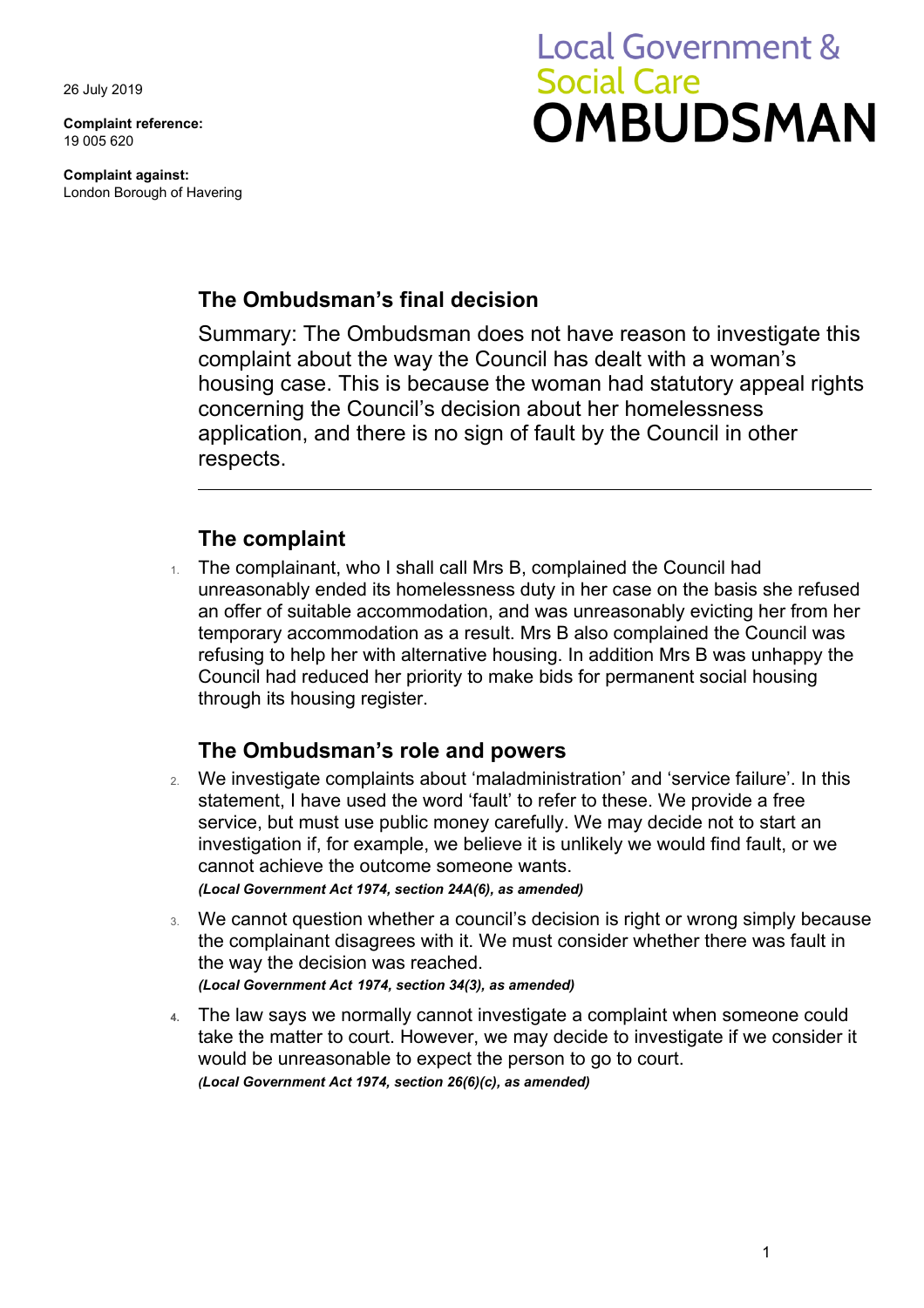#### **How I considered this complaint**

5. I considered the information Mrs B provided with her complaint and her comments when we spoke on the telephone. I also took account of Mrs B's response to my provisional views about her complaint. In addition I considered information from the Council about how it had dealt with Mrs B's housing case.

# **What I found**

 $\overline{a}$ 

- 6. The Housing Act 1996 ("the Act") says councils have a legal duty to house homeless applicants who are eligible, have a priority need, and are not intentionally homeless under the legislation.
- $7.$  The Act also gives applicants a right of review about councils' key decisions on their application. This includes a decision about the suitability of any temporary or permanent accommodation a council offers to meet its main housing duty in the applicant's case.
- applicant wishes to challenge a negative review decision and there is a point of 8. In addition the Act includes a right of appeal to the county court where the law in question.
- provided Mrs B's family with temporary accommodation in a self-contained house 9. Mrs B applied to the Council as homeless in 2017, and it accepted it owed her and her young children the main housing duty. Later that year the Council in the Borough.
- 2018 the Council decided it wanted the property back so that works on the site 10. Mrs B's temporary accommodation was in an area due for regeneration and in could start. As a result it offered Mrs B alternative temporary accommodation in the Borough. This was a house the Council had leased from a private owner.
- 11. When the Council made the offer it told Mrs B it considered the accommodation was suitable for her family's needs, and it would end its housing duty in her case if she refused the property.
- 12. However Mrs B refused the offer on the basis the property was unsuitable. In particular she said it was in poor condition and subject to damp and mould problems.
- ended its housing duty in her case as she had refused an offer of suitable 13. Mrs B asked for a review about the suitability of the house. But the Council upheld its decision following the review. The Council then wrote to Mrs B to say it had accommodation.
- 14. By this time Mrs B had found a solicitor to help her, and the solicitor asked the Council to review its decision to end its housing duty in her case. However the Council decided on review that it had lawfully ended its housing duty.
- 15. The Council then started legal proceedings to evict Mrs B from her temporary accommodation and subsequently obtained a possession order against her.
- help as they had not received a case referral from Housing. 16. After receiving the possession order Mrs B approached the Council's Housing service. But she said Housing told her they could not offer any other help and she should go to the Council's Children and families service instead. However Mrs B said when she approached Children and families they also said they could not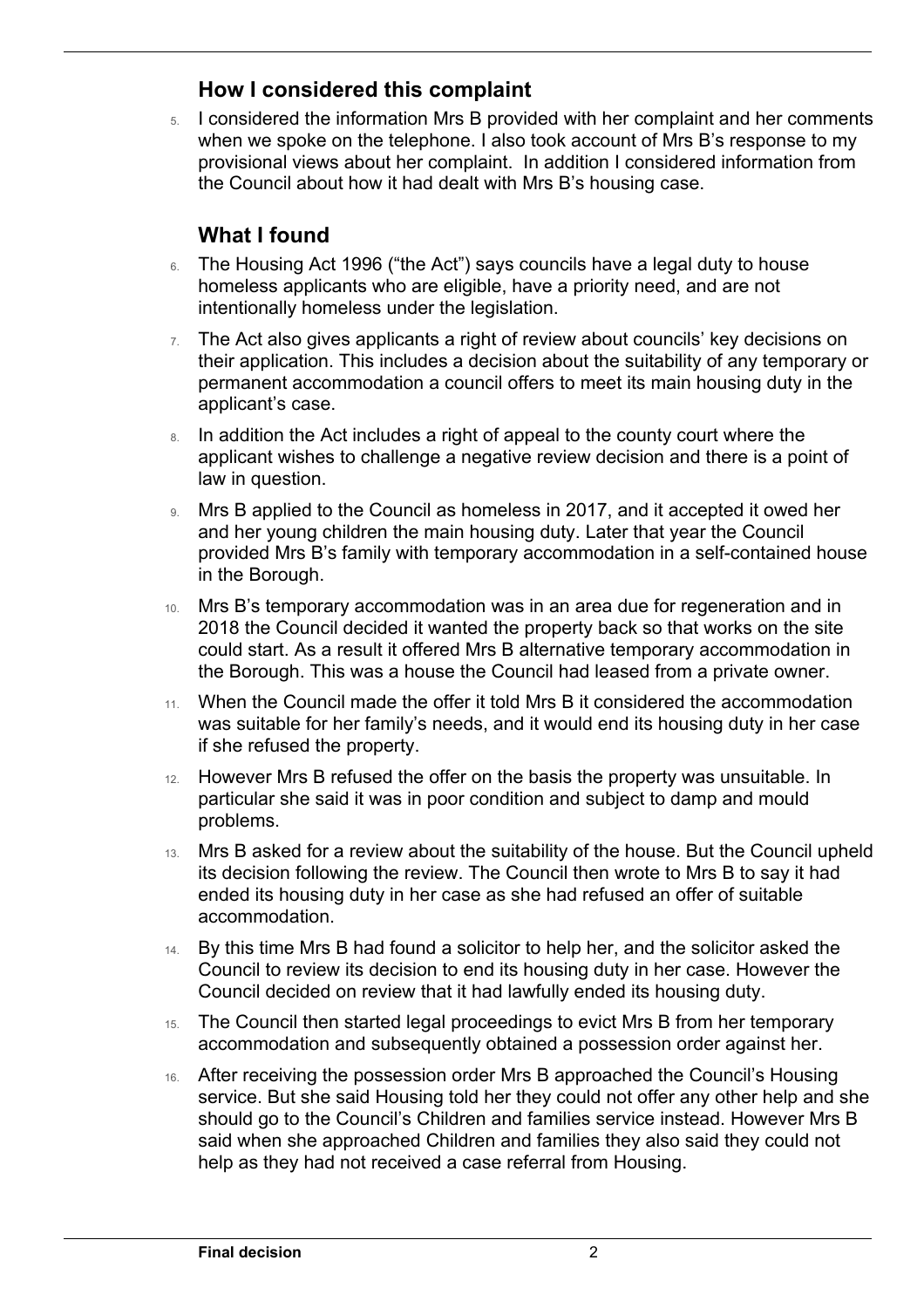- 17. Mrs B said she continued to receive confusing advice from the Council with noone taking responsibility for helping her. She then complained to the **Ombudsman**
- 18. In response to our initial enquiries the Council confirmed its Children and families service would carry out a needs assessment in Mrs B's case and would offer her family temporary accommodation while the assessment was being done. The Council also said Mrs B could contact its Housing Solutions team for advice on finding alternative accommodation in the private sector.
- 19. Mrs B has since been back to the Council and it has offered to help her with a deposit and rent in advance if she can find an affordable property with a private landlord.

## **Analysis**

 $\overline{a}$ 

- duty in her case when she refused the offer. But I do not see that we should 20. Mrs B still disagrees with the Council's view that the property it offered her last year was suitable for her family's needs, and with its decision to end its housing investigate Mrs B's complaint about these matters.
- 21. In particular, we normally consider we should not investigate complaints about councils' homelessness decisions because the law provides homelessness applicants with separate review and court appeal rights which they can use to challenge the decision in their case. In addition the Ombudsman has no power to overturn councils' homelessness decisions, only the courts can do that.
- 22. Mrs B said she could not afford legal help to make an appeal to the county court. But even if we were to accept it was unreasonable for Mrs B to go to court, I do not see we could justify pursuing her complaint in this respect.
- 23. In particular our role is to consider if there is fault in the way councils make their decisions. We cannot question the decision itself unless there is fault in the decision making which affected the outcome.
- any immediate signs of fault in its decision making. I am not in a position to say if 24. I have considered the Council's review letters in Mrs B's case, but I did not see the Council made any errors in law in its decision letters. But that would be a matter for the courts to rule on.
- 25. In addition I consider the Council has now taken some appropriate steps to assist Mrs B under the limited powers and duties available to it in her circumstances. In particular the Council has assessed what duty it owes Mrs B's family under the Children Act 1989, and is offering her advice and assistance in finding alternative accommodation. As a result I am not convinced there are any matters of fault we should pursue regarding this part of Mrs B's complaint.
- place Mrs B in the Reduced Priority Band once its homelessness duty in her case 26. Furthermore, I do not see sign of fault by the Council in reducing Mrs B's bidding priority on the housing register. Having looked at the Council's Housing Allocations Scheme I note the Council only prioritises homelessness applicants in the higher Bands on the housing register where it has accepted the main homelessness duty in their case. Therefore I consider the Council was entitled to had ended.